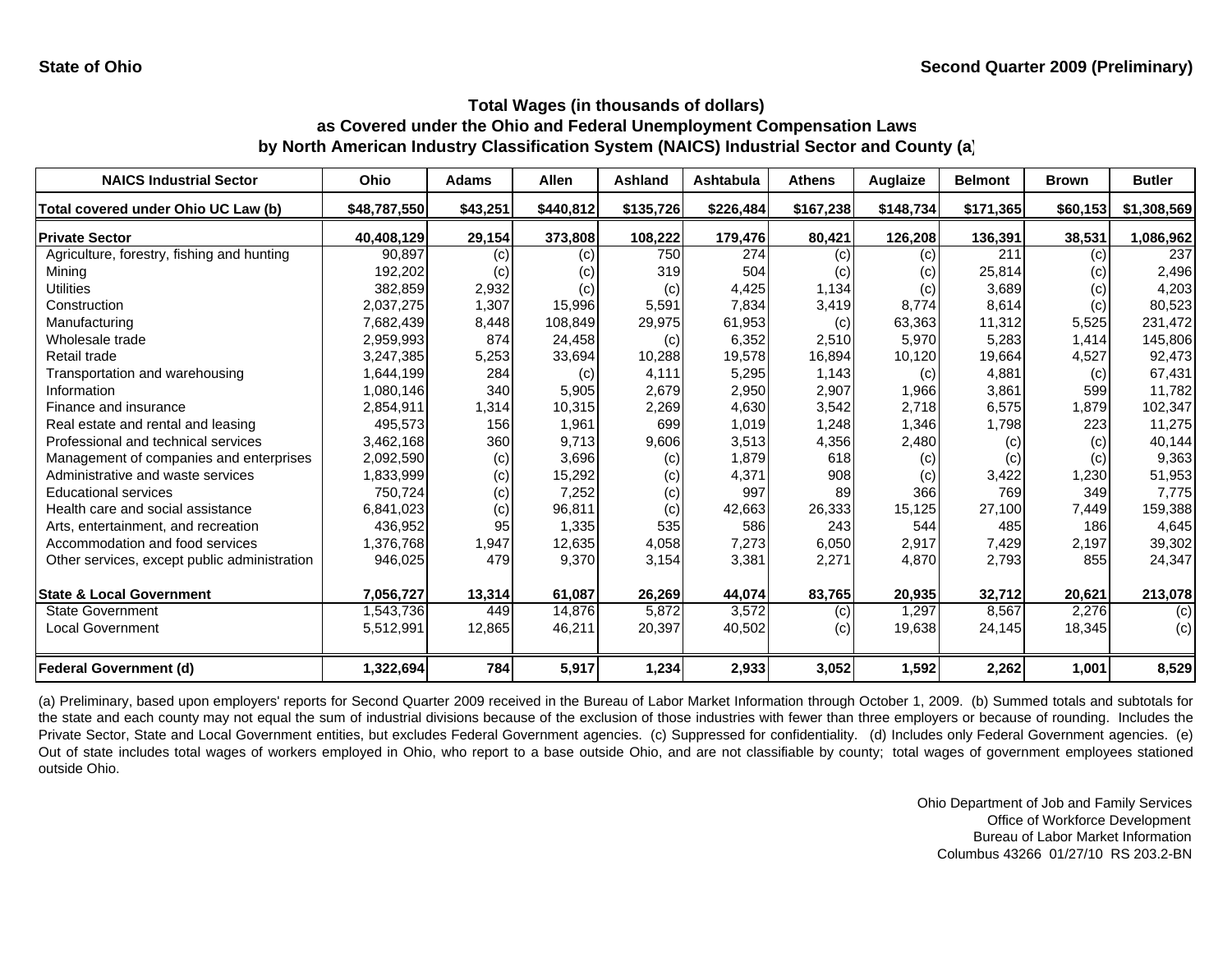| <b>NAICS Industrial Sector</b>               | Carroll  | Champaign | <b>Clark</b> | <b>Clermont</b> | <b>Clinton</b> | Columbiana | <b>Coshocton</b> | Crawford | Cuyahoga    | <b>Darke</b> |
|----------------------------------------------|----------|-----------|--------------|-----------------|----------------|------------|------------------|----------|-------------|--------------|
| Total covered under Ohio UC Law (b)          | \$37,849 | \$78,510  | \$395,828    | \$472,996       | \$237,520      | \$218,393  | \$84,015         | \$96,546 | \$7,690,344 | \$130,234    |
| <b>Private Sector</b>                        | 29,130   | 60,891    | 322,882      | 393,152         | 202,935        | 171,012    | 69,745           | 77,441   | 6,397,520   | 109,917      |
| Agriculture, forestry, fishing and hunting   | 153      | (c)       | 4,381        | (c)             | (c)            | 498        | 422              | (c)      | 1.640       | (c)          |
| Mining                                       | 934      | (c)       | 497          | (c)             | (c)            | 2,340      | 2,235            | (c)      | 4,877       | (c)          |
| Utilities                                    | 580      | (c)       | (c)          | 9,291           | (c)            | 2,039      | 8,232            | 377      | 28,911      | 742          |
| Construction                                 | 1,457    | 2,247     | 10,246       | 25,132          | 1,930          | 7,997      | 1,944            | 2,607    | 240,720     | 7,603        |
| Manufacturing                                | 9,814    | 29,484    | 68,530       | 54,300          | 38,279         | 45,692     | 24,942           | 27,488   | 868,247     | 35,762       |
| Wholesale trade                              | 775      | 3,146     | (c)          | 33,611          | (c)            | 8,846      | 1,221            | 4,679    | 520,074     | 6,352        |
| Retail trade                                 | 4,491    | 6,137     | 31,258       | 55,712          | 9,796          | 21,717     | 6,058            | 7,680    | 371,991     | 9,713        |
| Transportation and warehousing               | 2,445    | (c)       | 25,319       | 17,040          | 108,718        | 8,459      | 2,013            | 1,266    | 206,407     | 8,698        |
| Information                                  | 337      | 866       | 3,405        | 20,754          | 2,891          | 1,436      | 819              | 402      | 199,793     | 842          |
| Finance and insurance                        | 473      | 1,933     | 20,578       | 47,224          | 5,964          | 6,314      | 1,867            | 5,937    | 657,312     | 5,315        |
| Real estate and rental and leasing           | 233      | 407       | 2,981        | 6,165           | 1,108          | 1,081      | 399              | 394      | 116,339     | 762          |
| Professional and technical services          | (c)      | 1,419     | 10,341       | 22,088          | 2,115          | 3,857      | (c)              | 3,040    | 685,193     | 6,060        |
| Management of companies and enterprises      | (c)      | (c)       | 12,964       | 5,206           | 2,724          | 666        | (c)              | (c)      | 310.400     | (c)          |
| Administrative and waste services            | 439      | (c)       | 8,784        | 13.790          | 1,898          | 7,450      | 3,610            | (c)      | 279,723     | (c)          |
| <b>Educational services</b>                  |          | (c)       | 7,674        | 2,931           | (c)            | 1,831      | 99               | (c)      | 188,021     | 222          |
| Health care and social assistance            | 4,158    | (c)       | 66,224       | 45,929          | (c)            | 38,411     | 10,573           | (c)      | 1,237,659   | 15,989       |
| Arts, entertainment, and recreation          | 219      | 377       | 1.796        | 3,099           | 247            | 841        | 392              | 179      | 152,869     | 633          |
| Accommodation and food services              | 1,170    | 2,664     | 14,402       | 20,146          | 3,761          | 6,137      | 1,805            | 2,988    | 181.607     | 2,694        |
| Other services, except public administration | 901      | 1,001     | 12,779       | 10,461          | 1,683          | 5,399      | 1,533            | 1,674    | 145,738     | 2,054        |
| <b>State &amp; Local Government</b>          | 8,142    | 16,731    | 61,747       | 75,054          | 31,961         | 39,256     | 13,133           | 17,971   | 998,342     | 18,974       |
| <b>State Government</b>                      | 356      | 705       | 2,843        | 5,616           | 2,136          | 4,193      | 537              | 1,803    | 66,150      | 542          |
| <b>Local Government</b>                      | 7,786    | 16,026    | 58,904       | 69,438          | 29,825         | 35,063     | 12,596           | 16,168   | 932,192     | 18,432       |
| <b>Federal Government (d)</b>                | 577      | 888       | 11,199       | 4,791           | 2,624          | 8,125      | 1,137            | 1,134    | 294,482     | 1,343        |

(a) Preliminary, based upon employers' reports for Second Quarter 2009 received in the Bureau of Labor Market Information through October 1, 2009. (b) Summed totals and subtotals for the state and each county may not equal the sum of industrial divisions because of the exclusion of those industries with fewer than three employers or because of rounding. Includes the Private Sector, State and Local Government entities, but excludes Federal Government agencies. (c) Suppressed for confidentiality. (d) Includes only Federal Government agencies. (e) Out of state includes total wages of workers employed in Ohio, who report to <sup>a</sup> base outside Ohio, and are not classifiable by county; total wages of government employees stationed outside Ohio.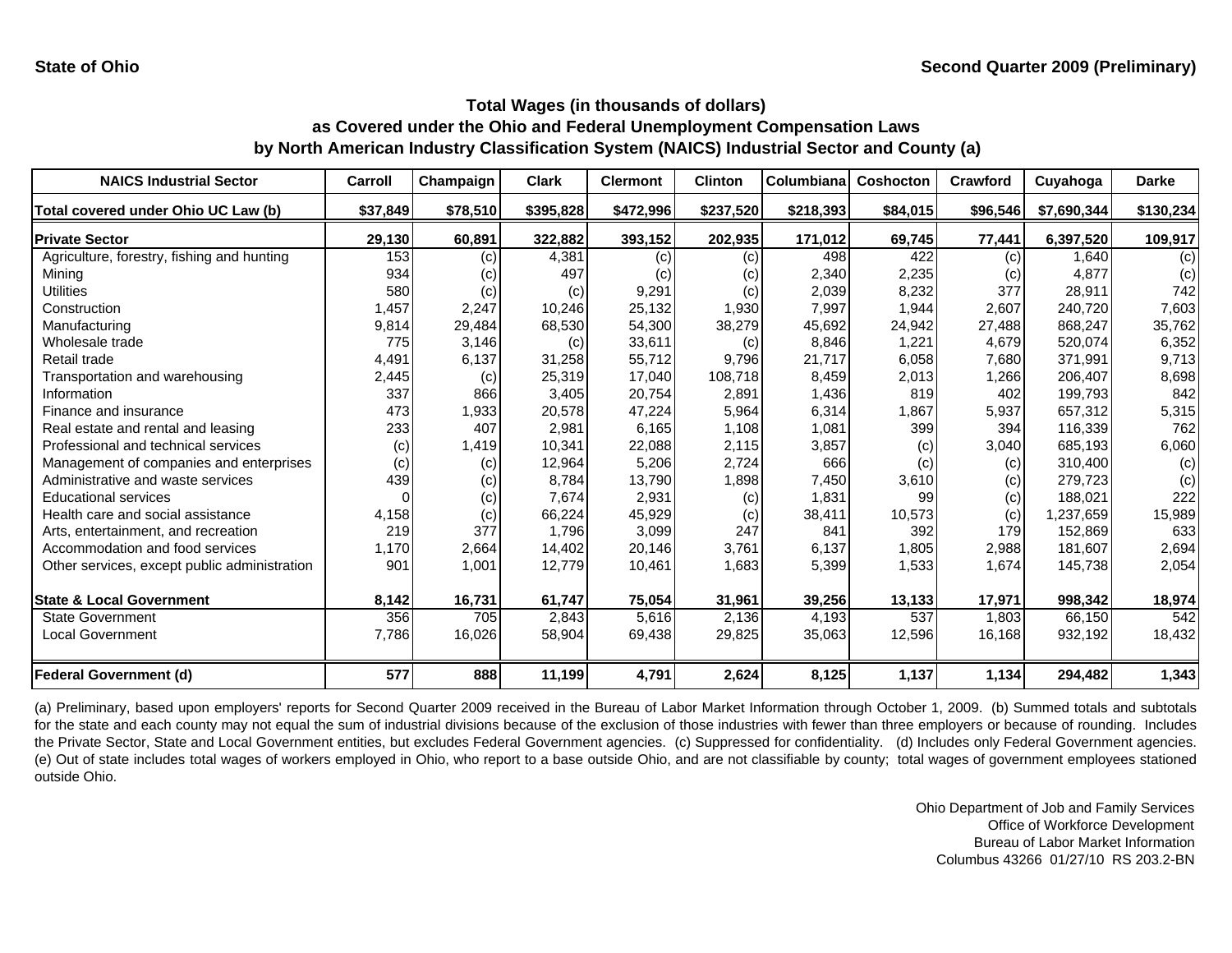| <b>NAICS Industrial Sector</b>               | <b>Defiance</b> | <b>Delaware</b> | Erie      | <b>Fairfield</b> | <b>Fayette</b> | <b>Franklin</b> | <b>Fulton</b> | <b>Gallia</b> | Geauga    | Greene    |
|----------------------------------------------|-----------------|-----------------|-----------|------------------|----------------|-----------------|---------------|---------------|-----------|-----------|
| Total covered under Ohio UC Law (b)          | \$129,111       | \$743,385       | \$284,073 | \$305,579        | \$83,207       | \$6,963,764     | \$133,769     | \$108,346     | \$281,278 | \$763,263 |
| <b>Private Sector</b>                        | 108,745         | 660,464         | 228,636   | 221,474          | 67,386         | 5,612,958       | 110,116       | 90,795        | 241,558   | 403,946   |
| Agriculture, forestry, fishing and hunting   | 285             | 2,044           | (c)       | 390              | 213            | 2,824           | 1,352         | (c)           | (c)       | (c)       |
| Mining                                       |                 | 789             | (c)       | 386              |                | 2,745           |               | (c)           | (c)       | (c)       |
| <b>Utilities</b>                             | 433             | 2,196           | (c)       | 3,219            | (c)            | 49,543          | (c)           | 15,769        |           | (c)       |
| Construction                                 | 4,149           | 24,240          | 8,308     | 14,950           | 2,225          | 246,630         | 7,428         | 12,571        | 17,088    | 16,175    |
| Manufacturing                                | 44,162          | 67,536          | 59,894    | 49,918           | 22,240         | 441,564         | 53,838        | 6,039         | 82,709    | 39,337    |
| Wholesale trade                              | 4,955           | 34,371          | 15,065    | 9,464            | (c)            | 370,003         | 7,191         | 997           | 20,870    | 15,904    |
| Retail trade                                 | 12,231          | 58,401          | 23,150    | 33,121           | 10,544         | 441,458         | 7,949         | 7,787         | 23,726    | 48,594    |
| Transportation and warehousing               | 4,092           | 41,991          | (c)       | 5,880            | 9,190          | 359,941         | (c)           | 2,799         | 3,739     | (c)       |
| Information                                  | 2,468           | 12,345          | 2,980     | 1,885            | 483            | 222,834         | 828           | 677           | 1,503     | 17,993    |
| Finance and insurance                        | 6,468           | 69,064          | 6,524     | 7,333            | 3,459          | 634,484         | 2,532         | 3,122         | 8,354     | 11,764    |
| Real estate and rental and leasing           | 411             | 7,578           | 1,699     | 2,491            | 458            | 97,064          | 1,048         | 366           | 1,474     | 3,187     |
| Professional and technical services          | 1,981           | 205,597         | 6,868     | 9,174            | (c)            | 656,258         | (c)           | (c)           | 10,608    | 132,860   |
| Management of companies and enterprises      | 1,187           | 6,786           | 970       | 3,854            | (c)            | 387,829         | (c)           | (c)           | 3.198     | 3,412     |
| Administrative and waste services            | 1,896           | 19,018          | 5,329     | 18.776           | 1,199          | 363,875         | 2,262         | 1,285         | 12.733    | 15,803    |
| <b>Educational services</b>                  | 1,893           | 9,106           | 1,316     | 1,733            | (c)            | 107,081         | (c)           | (c)           | 4,232     | 12,854    |
| Health care and social assistance            | 15,827          | 47,260          | 47.160    | 34,782           | (c)            | 815,136         | (c)           | (c)           | 32,211    | 45,502    |
| Arts, entertainment, and recreation          | 296             | 9,981           | 16,441    | 1,535            | 404            | 39,258          | 1,103         | 120           | 2.116     | 2,165     |
| Accommodation and food services              | 3,598           | 29,772          | 18,344    | 14,421           | 3,414          | 213,809         | 2,529         | 3,061         | 6,568     | 23,168    |
| Other services, except public administration | 2,414           | 12,388          | 4,012     | 8,162            | 869            | 160,620         | 1,478         | 1,658         | 7,823     | 6,485     |
| <b>State &amp; Local Government</b>          | 18,680          | 79,490          | 52,051    | 80,728           | 15,142         | 1,138,460       | 22,422        | 16,483        | 37,672    | 103,039   |
| <b>State Government</b>                      | 1,288           | 9,964           | 11,925    | 7,673            | 547            | 556,191         | 2,106         | (c)           | 2,518     | (c)       |
| Local Government                             | 17,392          | 69,526          | 40,126    | 73,055           | 14,595         | 582,269         | 20,316        | (c)           | 35,154    | (c)       |
| <b>Federal Government (d)</b>                | 1,686           | 3,430           | 3,385     | 3,377            | 679            | 212,345         | 1,230         | 1,067         | 2,047     | 256,278   |

(a) Preliminary, based upon employers' reports for Second Quarter 2009 received in the Bureau of Labor Market Information through October 1, 2009. (b) Summed totals and subtotals for the state and each county may not equal the sum of industrial divisions because of the exclusion of those industries with fewer than three employers or because of rounding. Includes the Private Sector, State and Local Government entities, but excludes Federal Government agencies. (c) Suppressed for confidentiality. (d) Includes only Federal Government agencies. (e) Out of state includes total wages of workers employed in Ohio, who report to <sup>a</sup> base outside Ohio, and are not classifiable by county; total wages of government employees stationed outside Ohio.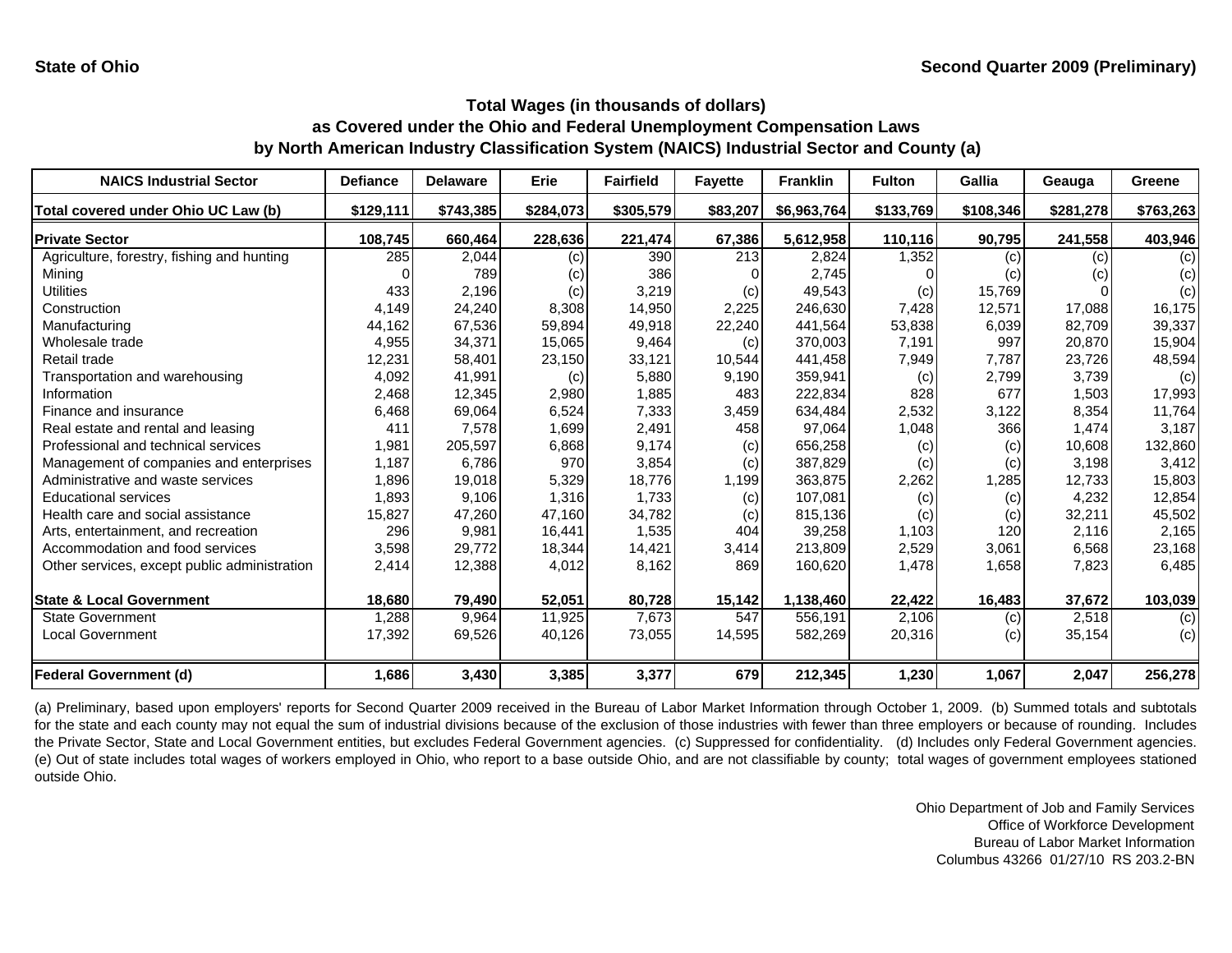| <b>NAICS Industrial Sector</b>               | <b>Guernsey</b> | <b>Hamilton</b> | <b>Hancock</b> | <b>Hardin</b> | <b>Harrison</b> | Henry    | <b>Highland</b> | <b>Hocking</b> | <b>Holmes</b> | <b>Huron</b> |
|----------------------------------------------|-----------------|-----------------|----------------|---------------|-----------------|----------|-----------------|----------------|---------------|--------------|
| Total covered under Ohio UC Law (b)          | \$108,011       | \$5,791,592     | \$386,143      | \$62,067      | \$24,966        | \$86,299 | \$77,590        | \$48,263       | \$113,399     | \$165,964    |
| <b>Private Sector</b>                        | 87,351          | 5,141,631       | 351,719        | 49,549        | 18,957          | 67,848   | 53,886          | 30,131         | 98,778        | 141,918      |
| Agriculture, forestry, fishing and hunting   | 129             | 1.260           | 338            | 1,018         | 125             | (c)      | 137             | 150            | 1,158         | (c)          |
| Mining                                       | 1,873           | 3,096           | (c)            |               | 5,524           | (c)      | 432             | 1,166          | 1,117         | (c)          |
| <b>Utilities</b>                             | 726             | 20,453          | 1,563          | 775           | 265             | (c)      | 899             | 43             | (c)           | (c)          |
| Construction                                 | 6,581           | 237,123         | (c)            | 754           | 418             | 5,006    | 2,151           | 1,703          | 12,364        | 16,500       |
| Manufacturing                                | 24,640          | 769,473         | 105,166        | 18,726        | 4,253           | 31,755   | 17,556          | 8,293          | 42.302        | 53,065       |
| Wholesale trade                              | 2,591           | 378,114         | 10,432         | 2,487         | 1,144           | (c)      | 1,663           | 732            | 4,128         | (c)          |
| Retail trade                                 | 9,624           | 274,857         | 28,100         | 4,584         | 1,305           | 5,314    | 8,280           | 4,658          | 9,841         | 10,013       |
| Transportation and warehousing               | 2,582           | 100,122         | 23,552         | 1,317         | 792             | 5,689    | 1,345           | 338            | (c)           | 10,197       |
| Information                                  | 822             | 135,951         | 4,120          | 469           | 144             | 1,020    | 2,322           | 410            | 563           | 2,202        |
| Finance and insurance                        | 2,293           | 404,518         | 6,338          | 1,616         | 320             | 2,687    | 3,380           | 1,402          | 3,027         | 3,914        |
| Real estate and rental and leasing           | 486             | 66,281          | 2,697          | 347           | 351             | 556      | 350             | 397            | 219           | 666          |
| Professional and technical services          | 7,430           | 556,945         | 14,618         | 704           | (c)             | 544      | (c)             | 622            | (c)           | 3,279        |
| Management of companies and enterprises      | 962             | 640,219         | 8,876          | O             | (c)             | $\Omega$ | (c)             | $\Omega$       | (c)           | 685          |
| Administrative and waste services            | 1,477           | 231,703         | 6,937          | 243           | 209             | 686      | 981             | 767            | 5,588         | 1,422        |
| <b>Educational services</b>                  | 216             | 87,079          | 9,348          | (c)           | (c)             | 201      | (c)             | 173            | (c)           | (c)          |
| Health care and social assistance            | 18,251          | 894,965         | 41,812         | (c)           | (c)             | 8,639    | (c)             | 4,908          | (c)           | (c)          |
| Arts, entertainment, and recreation          | 221             | 85,605          | 895            | 128           | 164             | 94       | 154             | 254            | 210           | 476          |
| Accommodation and food services              | 4,472           | 139,615         | 10,002         | 2,984         | 563             | 1,284    | 2,303           | 3,032          | 3,491         | 4,068        |
| Other services, except public administration | 1,976           | 114,251         | 5,852          | 769           | 248             | 1,353    | 931             | 1,083          | 1,170         | 2,766        |
| <b>State &amp; Local Government</b>          | 19,223          | 495,233         | 32,069         | 11,644        | 5,315           | 17,625   | 22,402          | 17,542         | 13,790        | 22,407       |
| <b>State Government</b>                      | 5,429           | (c)             | 2,544          | 408           | 360             | 517      | 1.195           | 4,566          | 395           | 926          |
| Local Government                             | 13,794          | (c)             | 29,525         | 11,236        | 4,955           | 17,108   | 21,207          | 12,976         | 13,395        | 21,481       |
| <b>Federal Government (d)</b>                | 1,436           | 154,728         | 2,355          | 873           | 694             | 826      | 1,302           | 591            | 830           | 1,640        |

(a) Preliminary, based upon employers' reports for Second Quarter 2009 received in the Bureau of Labor Market Information through October 1, 2009. (b) Summed totals and subtotals for the state and each county may not equal the sum of industrial divisions because of the exclusion of those industries with fewer than three employers or because of rounding. Includes the Private Sector, State and Local Government entities, but excludes Federal Government agencies. (c) Suppressed for confidentiality. (d) Includes only Federal Government agencies. (e) Out of state includes total wages of workers employed in Ohio, who report to <sup>a</sup> base outside Ohio, and are not classifiable by county; total wages of government employees stationed outside Ohio.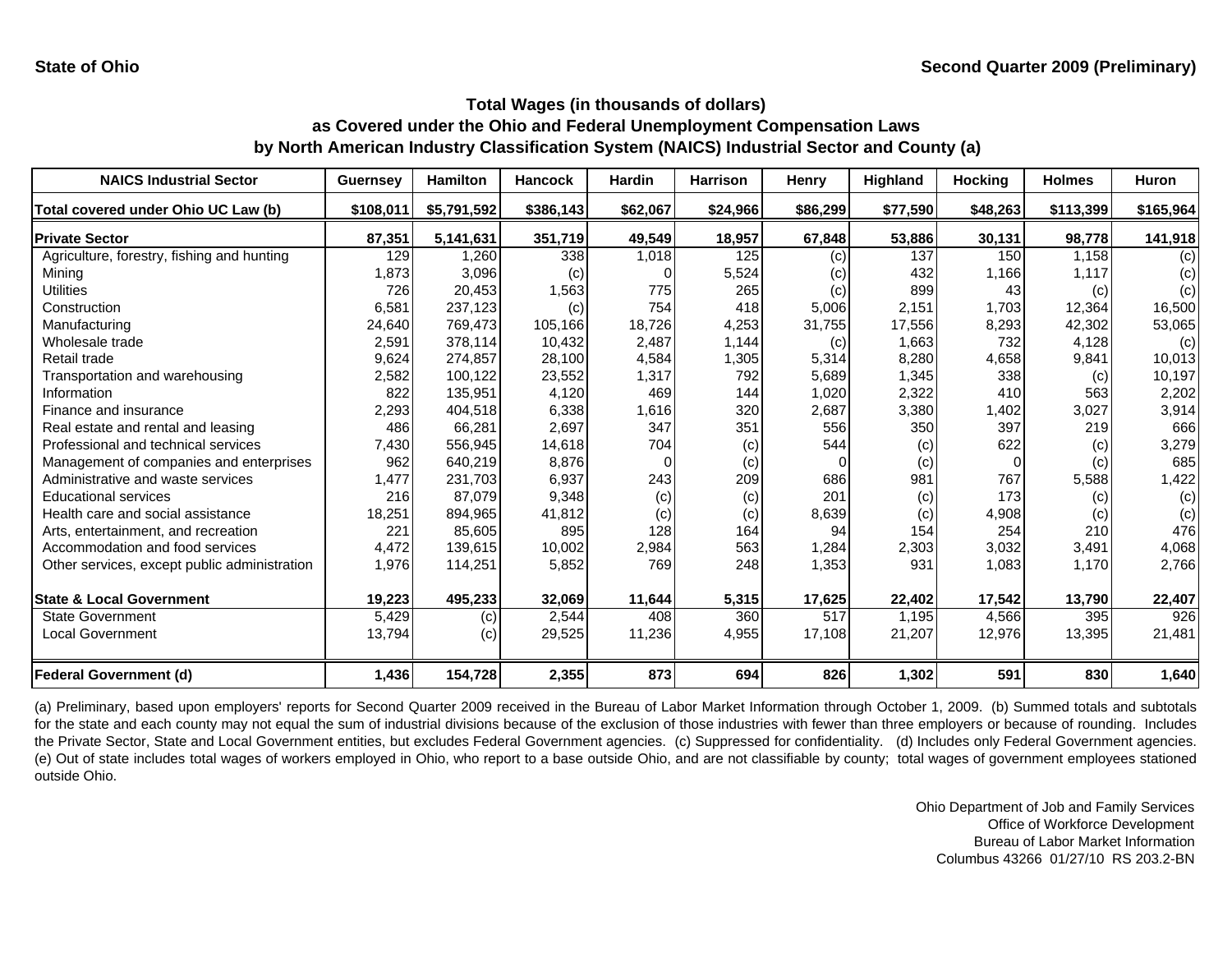| <b>NAICS Industrial Sector</b>               | <b>Jackson</b> | <b>Jefferson</b> | <b>Knox</b> | Lake      | Lawrence | Licking   | Logan     | Lorain    | Lucas       | <b>Madison</b> |
|----------------------------------------------|----------------|------------------|-------------|-----------|----------|-----------|-----------|-----------|-------------|----------------|
| Total covered under Ohio UC Law (b)          | \$78,268       | \$208,408        | \$160,728   | \$867,301 | \$86,006 | \$435,535 | \$175,449 | \$824,110 | \$1,889,367 | \$114,089      |
| <b>Private Sector</b>                        | 62,830         | 178,747          | 134,831     | 732,138   | 59,358   | 348,181   | 153,692   | 651,133   | 1,556,344   | 82,366         |
| Agriculture, forestry, fishing and hunting   | 404            | (c)              | 320         | 7,068     | (c)      | 2,377     | 656       | (c)       | 2,683       | 868            |
| Mining                                       | 2,057          | (c)              | 1,019       | 4,554     | (c)      | 1,221     | 936       | (c)       | 2,681       |                |
| Utilities                                    | (c)            | 19,890           | 629         | 41,209    | 1,190    | 2,723     | 415       | 6,016     | 12,198      | (c)            |
| Construction                                 | 3,300          | 29,543           | 6,654       | 33,448    | 7,078    | 26,579    | 4,590     | 36,602    | 98,557      | 3,227          |
| Manufacturing                                | 23,577         | 23,397           | 54,676      | 231,260   | (c)      | 65,312    | 80,857    | 205,759   | 255,979     | 27,677         |
| Wholesale trade                              | 1,513          | 5,691            | 3,595       | 53,476    | 1.706    | 14,739    | 4,421     | 29.871    | 78,218      | (c)            |
| Retail trade                                 | 7,782          | 15,377           | 12,314      | 78.785    | 11,264   | 40,057    | 9,036     | 70.086    | 140,507     | 10,210         |
| Transportation and warehousing               | (c)            | 10,827           | 1,044       | 6,655     | 5,777    | 21,238    | 13,136    | 15,175    | 59,897      | 9,034          |
| Information                                  | 647            | 4,995            | 2,920       | 6,737     | 896      | 4,704     | 867       | 7,303     | 30,700      | 551            |
| Finance and insurance                        | 2,548          | 3,059            | 3,218       | 20,540    | 2,169    | 28,424    | 2,445     | 18,836    | 79,142      | 1,512          |
| Real estate and rental and leasing           | 338            | 1,748            | 775         | 5,961     | 343      | 4,290     | 1,147     | 6,149     | 16,364      | 454            |
| Professional and technical services          | 667            | 3,879            | 2,335       | 36,455    | 1,781    | 20,873    | (c)       | 27,176    | 111,484     | 7,588          |
| Management of companies and enterprises      | 891            | 636              | 865         | 27,777    | 962      | 12,470    | (c)       | 14.957    | 83,914      | 271            |
| Administrative and waste services            | 2,913          | 5,286            | 2,302       | 27,322    | 2,806    | 13,882    | 6,091     | 31,529    | 69,697      | 3,592          |
| <b>Educational services</b>                  | 31             | (c)              | 13,175      | 10,173    | 180      | 11,446    | 85        | 21,892    | 27,605      | 315            |
| Health care and social assistance            | 11,103         | (c)              | 21,676      | 90,840    | 12,504   | 51,886    | 16,108    | 108.989   | 376,706     | 9,319          |
| Arts, entertainment, and recreation          | 88             | 1,034            | 627         | 4,446     | 137      | 3,078     | 520       | 4.085     | 13,535      | 145            |
| Accommodation and food services              | 2,585          | 4,951            | 4,283       | 26,933    | 3,518    | 15,483    | 3,191     | 23,469    | 55,770      | 2,561          |
| Other services, except public administration | 1,087          | 2,928            | 2,406       | 18,499    | 1,632    | 7,398     | 3,336     | 15,515    | 40,706      | 613            |
| <b>State &amp; Local Government</b>          | 14,522         | 26,561           | 24,541      | 128,343   | 24,954   | 79,406    | 19,730    | 143,530   | 302,984     | 30,622         |
| <b>State Government</b>                      | 2,319          | 1,024            | (c)         | 1,559     | 2,308    | 12,628    | 923       | 13.832    | 97,091      | 14,195         |
| <b>Local Government</b>                      | 12,203         | 25,537           | (c)         | 126,784   | 22,646   | 66,778    | 18,807    | 129,698   | 205,893     | 16,427         |
| <b>Federal Government (d)</b>                | 916            | 3,100            | 1,357       | 6,820     | 1,694    | 7,948     | 2,027     | 29,447    | 30,040      | 1,101          |

(a) Preliminary, based upon employers' reports for Second Quarter 2009 received in the Bureau of Labor Market Information through October 1, 2009. (b) Summed totals and subtotals for the state and each county may not equal the sum of industrial divisions because of the exclusion of those industries with fewer than three employers or because of rounding. Includes the Private Sector, State and Local Government entities, but excludes Federal Government agencies. (c) Suppressed for confidentiality. (d) Includes only Federal Government agencies. (e) Out of state includes total wages of workers employed in Ohio, who report to <sup>a</sup> base outside Ohio, and are not classifiable by county; total wages of government employees stationed outside Ohio.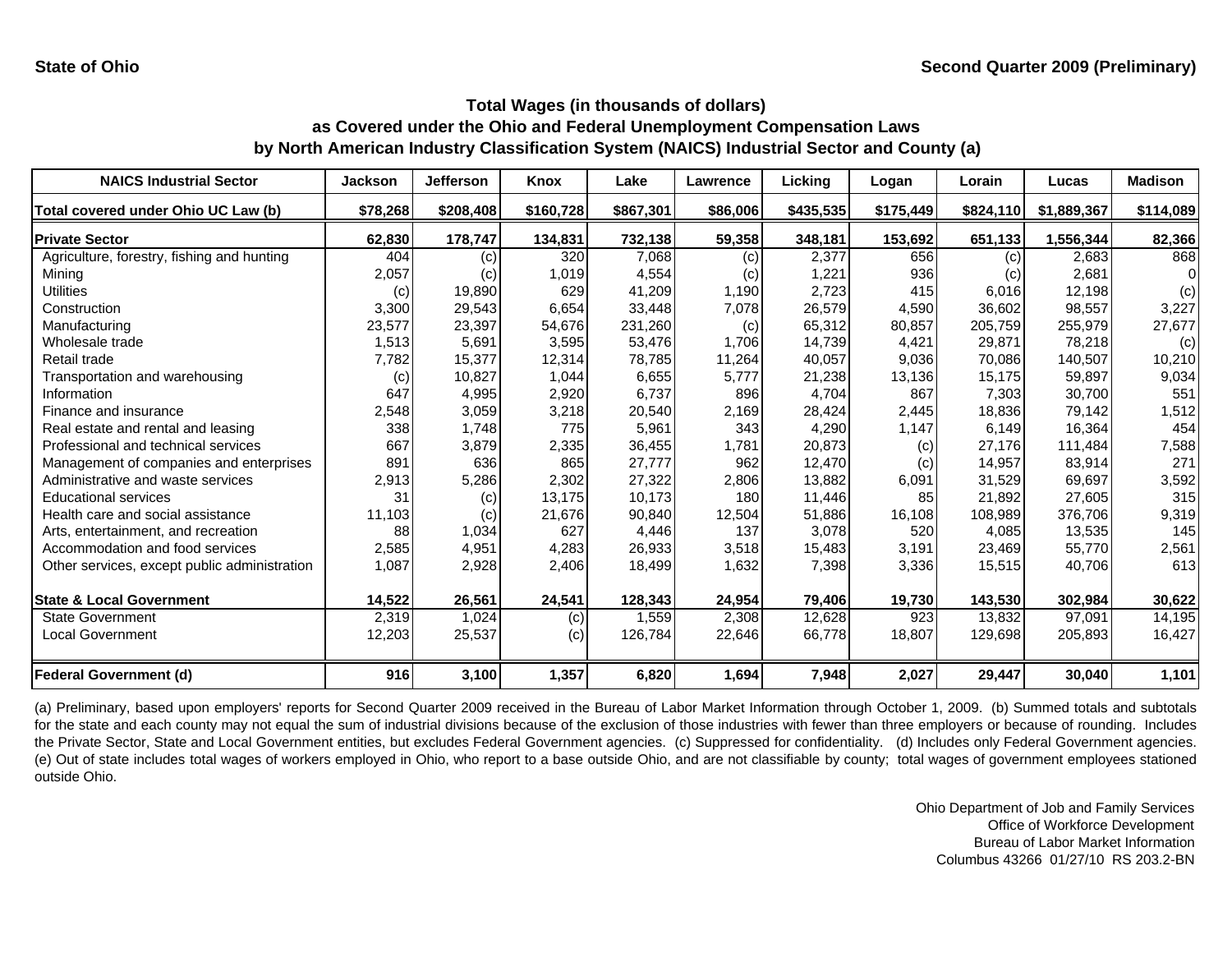| <b>NAICS Industrial Sector</b>               | <b>Mahoning</b> | <b>Marion</b> | <b>Medina</b> | <b>Meigs</b> | <b>Mercer</b> | Miami     | <b>Monroe</b> | Montgomery  | Morgan   | <b>Morrow</b> |
|----------------------------------------------|-----------------|---------------|---------------|--------------|---------------|-----------|---------------|-------------|----------|---------------|
| Total covered under Ohio UC Law (b)          | \$776,822       | \$222,085     | \$476,807     | \$22,895     | \$123,862     | \$317,672 | \$29,834      | \$2,398,750 | \$16,963 | \$37,082      |
| <b>Private Sector</b>                        | 626,715         | 163,666       | 402,366       | 14,029       | 99,941        | 267,361   | 23,920        | 2,017,727   | 11,224   | 23,163        |
| Agriculture, forestry, fishing and hunting   | 825             | (c)           | 969           | 209          | (c)           | 592       | (c)           | (c)         | (c)      | 60            |
| Mining                                       | 2,985           | (c)           | 482           | 1,554        | (c)           | 387       | 327           | (c)         | (c)      | 238           |
| Utilities                                    | 6,610           | 1,599         | (c)           | (c)          | (c)           | (c)       | 482           | 15,013      | (c)      | (c)           |
| Construction                                 | 44,651          | 4,827         | 33,229        | 2,172        | 7,629         | 13,280    | 1,172         | 85,686      | 584      | 1,501         |
| Manufacturing                                | 81,132          | 69,282        | 86,456        | 634          | 40,150        | 95,172    | (c)           | 290,914     | 4,359    | 8,825         |
| Wholesale trade                              | 49,048          | 8,251         | (c)           | 420          | (c)           | 20,849    | 832           | 105,530     | 758      | 813           |
| Retail trade                                 | 71,733          | 14,653        | 45,481        | 2,264        | 10,452        | 29,102    | 1,289         | 136,092     | 1,272    | 3,507         |
| Transportation and warehousing               | 27,514          | 4,563         | 26,219        | (c)          | 8,235         | (c)       | 1,779         | 66,166      | (c)      | (c)           |
| Information                                  | 18,454          | 9,756         | 3,923         | (c)          | 1,182         | 1,978     | 184           | 136,818     | 212      | 384           |
| Finance and insurance                        | 30,995          | 5,026         | 11,374        | 871          | 5,542         | 8,745     | (c)           | 120,239     | 591      | 651           |
| Real estate and rental and leasing           | 6,763           | 1,455         | 3,871         | 47           | 578           | 2,263     | (c)           | 27,126      | 19       | 158           |
| Professional and technical services          | 32,953          | 2,937         | 20,907        | (c)          | 2,711         | (c)       | 234           | 177,526     | 129      | (c)           |
| Management of companies and enterprises      | 10,722          | 1,691         | 35,441        | (c)          | 251           | (c)       |               | 92,102      | $\Omega$ | (c)           |
| Administrative and waste services            | 41,085          | 3,318         | 23,974        | 540          | 1,247         | 6,680     | 261           | 81,358      | 191      | 432           |
| <b>Educational services</b>                  | 8,450           | 457           | 1,776         | (c)          | (c)           | 986       | (c)           | 64,163      |          | (c)           |
| Health care and social assistance            | 147,185         | 26,106        | 51,818        | (c)          | (c)           | 38,849    | (c)           | 488,443     | 2,051    | (c)           |
| Arts, entertainment, and recreation          | 2,287           | 630           | 3,377         | (c)          | 438           | 953       | 19            | 12,013      | (c)      | 231           |
| Accommodation and food services              | 26,875          | 5,238         | 14,927        | (c)          | 2,930         | 10,509    | 182           | 71,186      | (c)      | 914           |
| Other services, except public administration | 16,447          | 2,978         | 8,888         | (c)          | 2,497         | 5,346     | 494           | 45,749      | 156      | 613           |
| <b>State &amp; Local Government</b>          | 129,758         | 56,643        | 69,269        | 7,949        | 22,741        | 47,489    | 5,298         | 312,808     | 5,257    | 13,257        |
| <b>State Government</b>                      | 37,153          | 14,202        | 1,384         | 419          | 1,285         | 1,823     | 366           | 22,177      | 551      | 901           |
| <b>Local Government</b>                      | 92,605          | 42,441        | 67,885        | 7,530        | 21,456        | 45,666    | 4,932         | 290,631     | 4,706    | 12,356        |
| <b>Federal Government (d)</b>                | 20,350          | 1,775         | 5,172         | 916          | 1,180         | 2,822     | 615           | 68,215      | 481      | 661           |

(a) Preliminary, based upon employers' reports for Second Quarter 2009 received in the Bureau of Labor Market Information through October 1, 2009. (b) Summed totals and subtotals for the state and each county may not equal the sum of industrial divisions because of the exclusion of those industries with fewer than three employers or because of rounding. Includes the Private Sector, State and Local Government entities, but excludes Federal Government agencies. (c) Suppressed for confidentiality. (d) Includes only Federal Government agencies. (e) Out of state includes total wages of workers employed in Ohio, who report to <sup>a</sup> base outside Ohio, and are not classifiable by county; total wages of government employees stationed outside Ohio.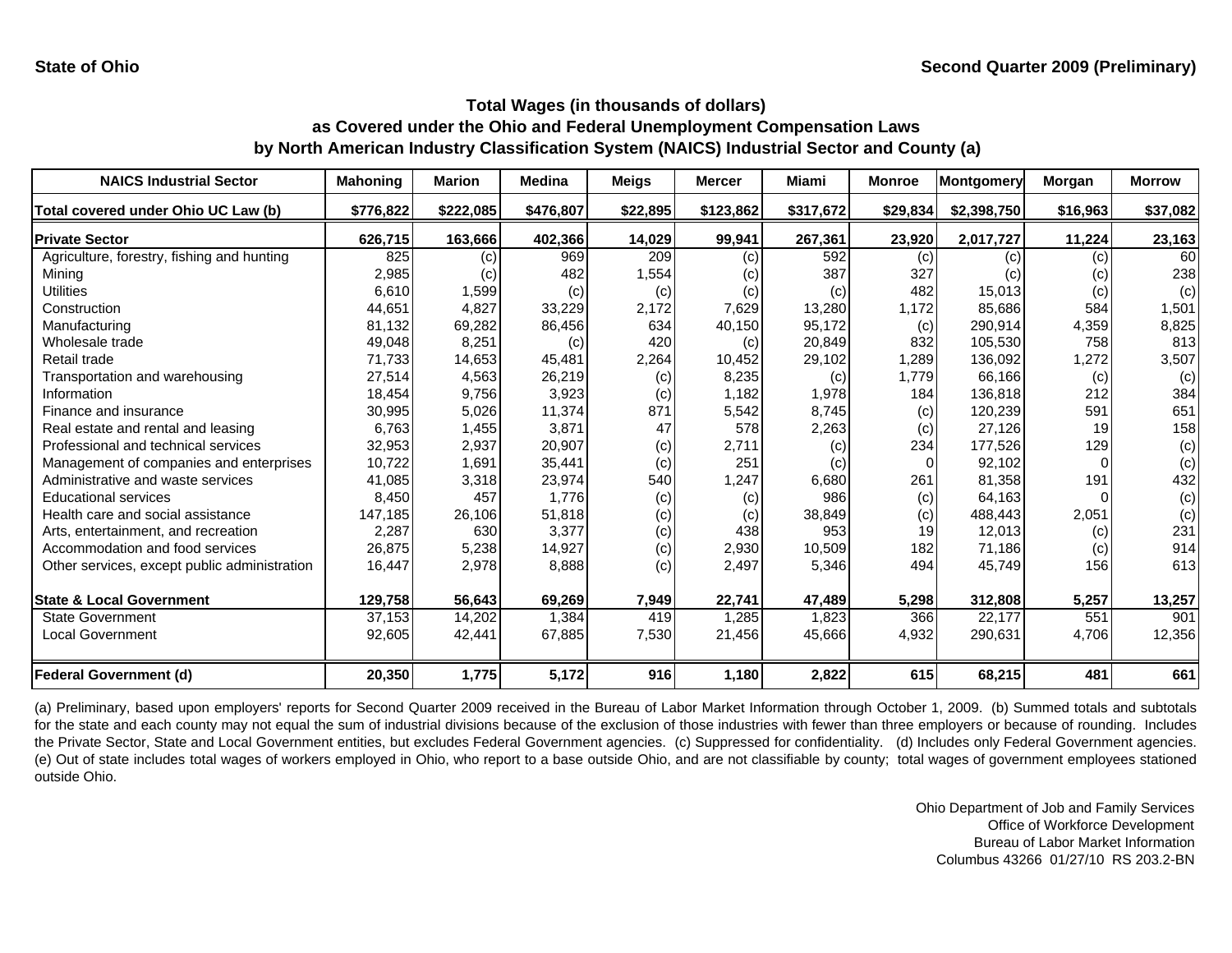| <b>NAICS Industrial Sector</b>               | <b>Muskingum</b> | <b>Noble</b> | <b>Ottawa</b> | <b>Paulding</b> | Perry    | Pickaway  | <b>Pike</b> | Portage   | <b>Preble</b> | Putnam   |
|----------------------------------------------|------------------|--------------|---------------|-----------------|----------|-----------|-------------|-----------|---------------|----------|
| Total covered under Ohio UC Law (b)          | \$257,079        | \$22,425     | \$114,912     | \$32,679        | \$45,256 | \$123,919 | \$91,085    | \$437,082 | \$75,585      | \$77,650 |
| <b>Private Sector</b>                        | 209,886          | 13,872       | 91,685        | 23,348          | 30,470   | 80,179    | 74,587      | 299,658   | 59,254        | 63,425   |
| Agriculture, forestry, fishing and hunting   | 50               | (c)          | (c)           | (c)             | 121      | (c)       | (c)         | 1,154     | 397           | (c)      |
| Minina                                       | 4,453            | (c)          | (c)           | (c)             | 2,362    | (C)       | (c)         | 4,677     | 248           | (c)      |
| Utilities                                    | 3,298            | 97           | (c)           | (c)             | 537      | 1,038     | (c)         | (c)       | (c)           | (c)      |
| Construction                                 | 7,242            | 650          | 3,529         | 1,551           | 7,333    | 5,244     | 9,084       | 17,158    | 2,655         | 6,650    |
| Manufacturing                                | 39,949           | 4,456        | 21,679        | 9,210           | 6,159    | 29,488    | 33.780      | 103,344   | 30,643        | 27,213   |
| Wholesale trade                              | 11,070           | 763          | (c)           | 1,435           | 690      | 5,573     | (c)         | 32,223    | 3,026         | (c)      |
| Retail trade                                 | 26,042           | 1,411        | 9,098         | 2,047           | 2,819    | 8,603     | 5,014       | 31,661    | 6,159         | 5,493    |
| Transportation and warehousing               | 7,829            | 459          | 2,759         | (c)             | 332      | 1,554     | 759         | (c)       | (c)           | 2,398    |
| Information                                  | 4,585            | (c)          | 798           | 119             | 313      | 673       | 341         | 3,352     | 188           | 602      |
| Finance and insurance                        | 8,473            | (c)          | 3,266         | 704             | 1,246    | 2,379     | 1,523       | 6,845     | 1,901         | 3,011    |
| Real estate and rental and leasing           | 1,765            | (c)          | 1.172         | 117             | 68       | 607       | 172         | 3,671     | 363           | 190      |
| Professional and technical services          | 5,817            | 347          | (c)           | 510             | 1,267    | (c)       | (c)         | 12,030    | 1,153         | 3,101    |
| Management of companies and enterprises      | 738              | (c)          | (c)           | n               | (c)      | (c)       | (c)         | 8,585     | (c)           | $\Omega$ |
| Administrative and waste services            | 4,410            | (c)          | 1,252         | 398             | (c)      | 3,184     | 6,652       | 7,574     | (c)           | 1,383    |
| <b>Educational services</b>                  | 5,008            |              | 213           | (c)             | (c)      | 35        | 139         | 5,095     | (c)           | 466      |
| Health care and social assistance            | 61,277           | 2,273        | 11,286        | (c)             | (c)      | 13,373    | 8,280       | 27,691    | (c)           | 6,194    |
| Arts, entertainment, and recreation          | 1,404            | (c)          | 3,685         | 68              | 89       | 798       | 39          | 3,235     | 156           | 384      |
| Accommodation and food services              | 9,691            | (c)          | 5,651         | 461             | 944      | 3,081     | 1,787       | 13,837    | 2,348         | 1,563    |
| Other services, except public administration | 6,785            | (c)          | 1,816         | 492             | 693      | 1,187     | 840         | 8,075     | 1,189         | 1,447    |
| <b>State &amp; Local Government</b>          | 43,446           | 8,273        | 20,732        | 8,775           | 14,067   | 42,544    | 15,485      | 133,538   | 15,338        | 13,376   |
| <b>State Government</b>                      | 3,346            | (c)          | 2,213         | 363             | 469      | 17,230    | 960         | (c)       | 841           | 678      |
| <b>Local Government</b>                      | 40,100           | (c)          | 18,519        | 8,412           | 13,598   | 25,314    | 14,525      | (c)       | 14,497        | 12,698   |
| <b>Federal Government (d)</b>                | 3,748            | 280          | 2,494         | 556             | 720      | 1,197     | 1,014       | 3,886     | 993           | 849      |

(a) Preliminary, based upon employers' reports for Second Quarter 2009 received in the Bureau of Labor Market Information through October 1, 2009. (b) Summed totals and subtotals for the state and each county may not equal the sum of industrial divisions because of the exclusion of those industries with fewer than three employers or because of rounding. Includes the Private Sector, State and Local Government entities, but excludes Federal Government agencies. (c) Suppressed for confidentiality. (d) Includes only Federal Government agencies. (e) Out of state includes total wages of workers employed in Ohio, who report to <sup>a</sup> base outside Ohio, and are not classifiable by county; total wages of government employees stationed outside Ohio.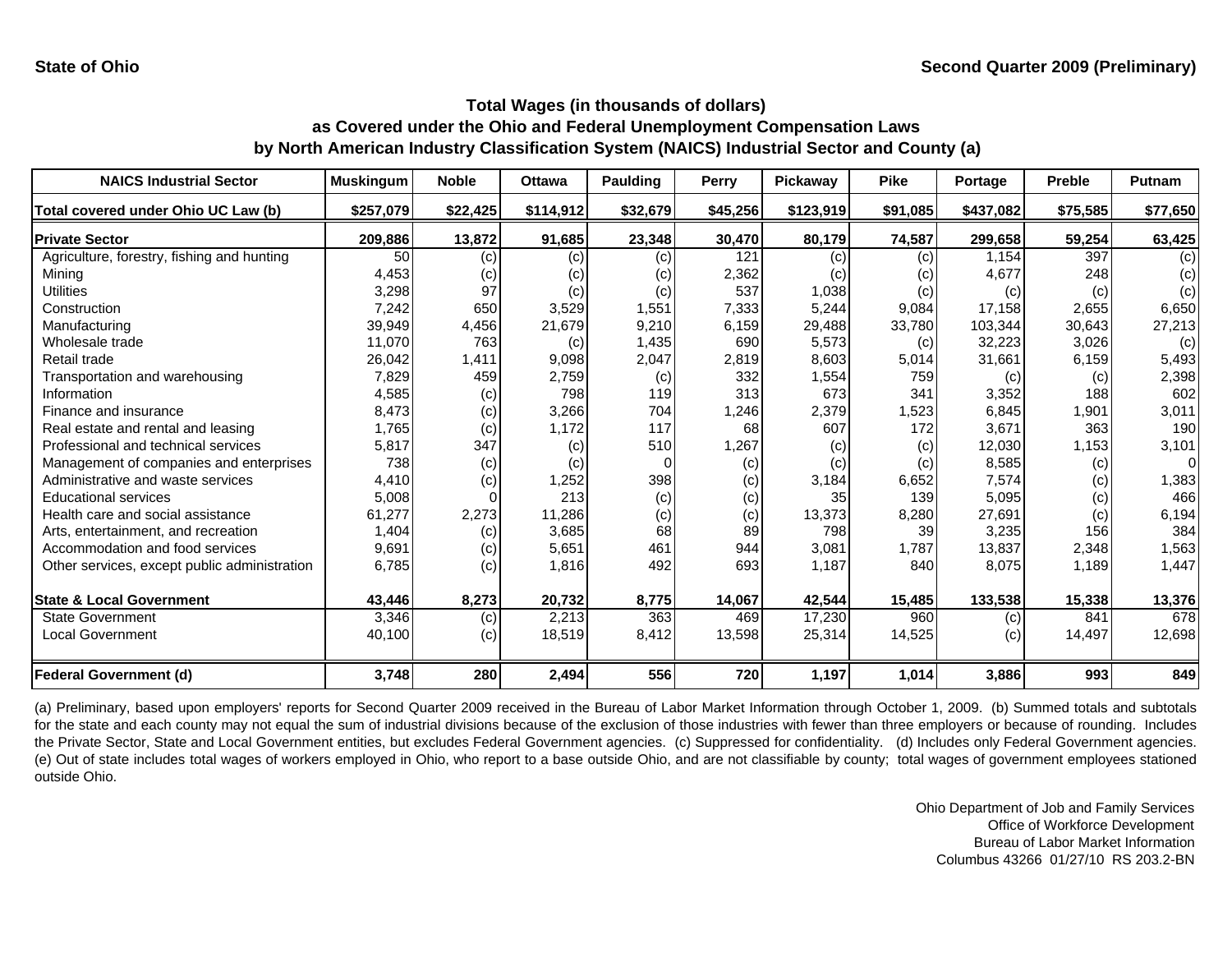| <b>NAICS Industrial Sector</b>               | <b>Richland</b> | <b>Ross</b> | <b>Sandusky</b> | <b>Scioto</b> | <b>Seneca</b> | <b>Shelby</b> | <b>Stark</b> | <b>Summit</b> | <b>Trumbull</b> | <b>Tuscarawas</b> |
|----------------------------------------------|-----------------|-------------|-----------------|---------------|---------------|---------------|--------------|---------------|-----------------|-------------------|
| Total covered under Ohio UC Law (b)          | \$415,158       | \$233,652   | \$197,192       | \$183,962     | \$149,228     | \$251,394     | \$1,284,736  | \$2,563,635   | \$570,438       | \$245,610         |
| <b>Private Sector</b>                        | 331,239         | 158,433     | 167,480         | 131,294       | 122,546       | 224,852       | 1,095,555    | 2,212,324     | 474,777         | 202,940           |
| Agriculture, forestry, fishing and hunting   | 571             | 310         | 900             | 186           | 670           | (c)           | 1.449        | 1.011         | 481             | 680               |
| Mining                                       | 197             | 178         | 348             | 171           | 1,061         | (c)           | 4,063        | 1,595         | 381             | 6,100             |
| Utilities                                    | (c)             | 2,516       | 1,052           | 1,619         | 1,502         | (c)           | 8,054        | 26,035        | 2,906           | 858               |
| Construction                                 | 15,449          | 5,252       | 7,534           | 8,250         | 8,796         | 13,170        | 62,226       | 100.689       | 21.403          | 11,368            |
| Manufacturing                                | 101,651         | 43,563      | 82,665          | 17,822        | 41,954        | 134,317       | 283,660      | 371,373       | 145,789         | 63,587            |
| Wholesale trade                              | 16,933          | 5,133       | 5,058           | 2.167         | 5,392         | 14.860        | 68.804       | 165.617       | 19,059          | 10,620            |
| Retail trade                                 | 36,923          | 19,896      | 15,423          | 15,910        | 11,667        | 11,060        | 105,601      | 185,551       | 53,802          | 22,728            |
| Transportation and warehousing               | (c)             | 3,712       | 3,633           | 3,365         | 4,662         | (c)           | 22,872       | 82,799        | 20,014          | 6,889             |
| Information                                  | 11,783          | 4,360       | 1,190           | 1,965         | 1,689         | 2,396         | 17,344       | 46,112        | 6,354           | 3,231             |
| Finance and insurance                        | 11,045          | 4,415       | 4,346           | 4,429         | 5,078         | 3,359         | 60,923       | 113,772       | 13,539          | 6,447             |
| Real estate and rental and leasing           | 2,418           | 785         | 2,284           | 1,415         | 410           | 973           | 8,813        | 20,376        | 7,349           | 1,672             |
| Professional and technical services          | 9,772           | 2,854       | 2,713           | 5,818         | 2,517         | 4,255         | 43,824       | 164,754       | 12,798          | 7,602             |
| Management of companies and enterprises      | 1,817           | 2,943       | 2,736           | 560           | 3,652         | $\Omega$      | 19.101       | 257,582       | 8,933           | 1,407             |
| Administrative and waste services            | 15,606          | 5,142       | 3,913           | 1,879         | 2,876         | 4,569         | 44.118       | 115,151       | 20.798          | 7,864             |
| <b>Educational services</b>                  | 2,281           | 741         | (c)             | 1,152         | 7,161         | (c)           | 20,758       | 25,174        | 2,927           | 769               |
| Health care and social assistance            | 69,974          | 45,543      | (c)             | 54,044        | 16,737        | (c)           | 245,861      | 407,547       | 107,741         | 35,319            |
| Arts, entertainment, and recreation          | 1,548           | 801         | 991             | 315           | 486           | 240           | 6,483        | 14,295        | 2,434           | 994               |
| Accommodation and food services              | 13,490          | 7,904       | 5,710           | 7,293         | 3,699         | 3,866         | 43,080       | 64,152        | 17,787          | 8,780             |
| Other services, except public administration | 6,708           | 2,385       | 3,892           | 2,934         | 2,536         | 2,954         | 28,519       | 48,738        | 10,283          | 6,025             |
| <b>State &amp; Local Government</b>          | 74,506          | 48,702      | 28,198          | 50,370        | 25,040        | 25,413        | 173,018      | 321,029       | 88,894          | 39,827            |
| <b>State Government</b>                      | 18,215          | 17.616      | 1,317           | 20,563        | 4,709         | 3.441         | 18.971       | 62,503        | 9.778           | 5,414             |
| Local Government                             | 56,291          | 31,086      | 26,881          | 29,807        | 20,331        | 21,972        | 154,047      | 258,526       | 79,116          | 34,413            |
| <b>Federal Government (d)</b>                | 9,413           | 26,516      | 1,514           | 2,298         | 1,641         | 1,129         | 16,163       | 30,282        | 6,767           | 2,843             |

(a) Preliminary, based upon employers' reports for Second Quarter 2009 received in the Bureau of Labor Market Information through October 1, 2009. (b) Summed totals and subtotals for the state and each county may not equal the sum of industrial divisions because of the exclusion of those industries with fewer than three employers or because of rounding. Includes the Private Sector, State and Local Government entities, but excludes Federal Government agencies. (c) Suppressed for confidentiality. (d) Includes only Federal Government agencies. (e) Out of state includes total wages of workers employed in Ohio, who report to <sup>a</sup> base outside Ohio, and are not classifiable by county; total wages of government employees stationed outside Ohio.